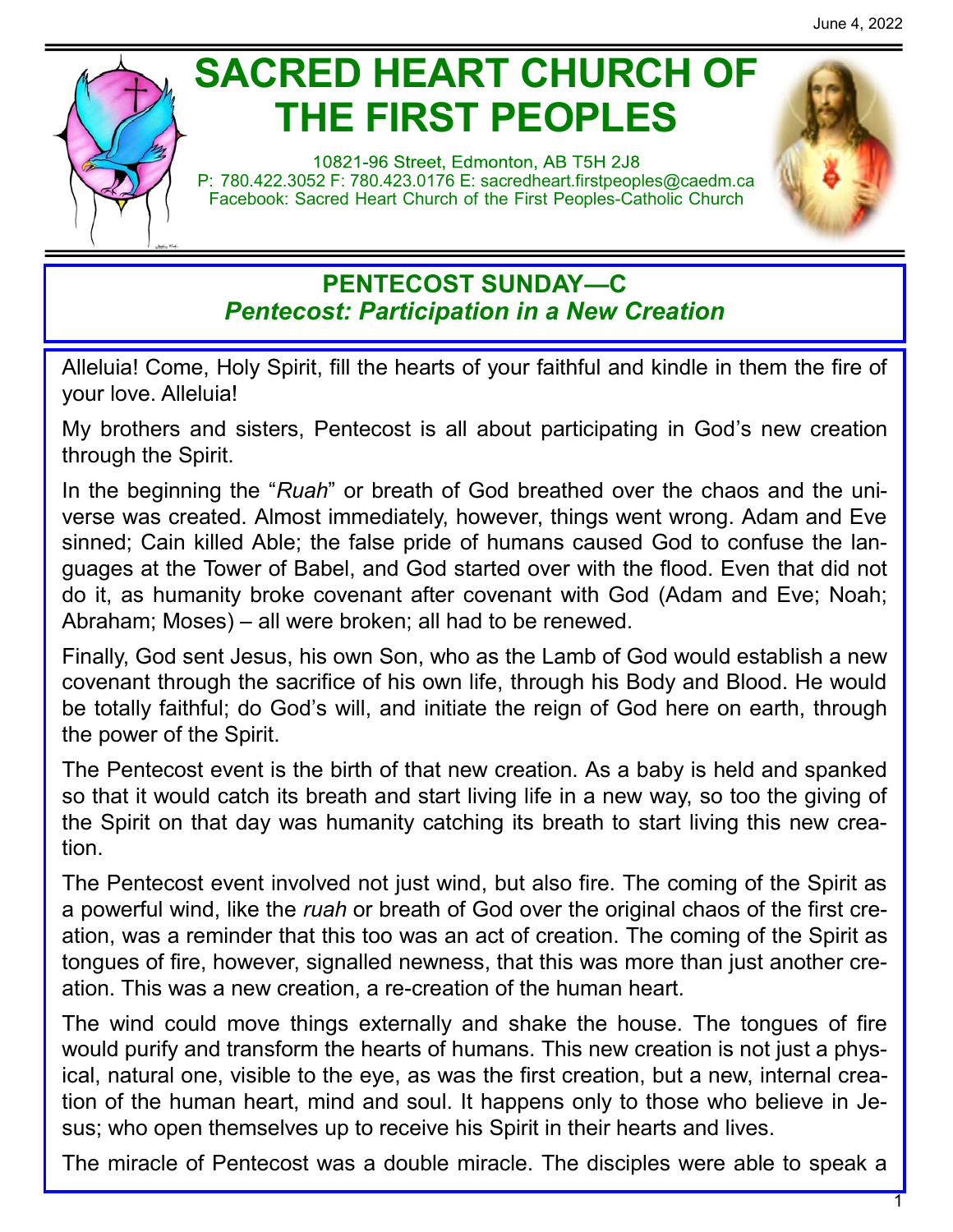new language, and the people who heard them speak, understood in their own languages. It was a reversal of the confusion of the Tower of Babel, a sign of the healing power of this new creation.

The miracle of Pentecost affected people from all over the known world at that time, a sign that this new creation is universal, meant to include all people, the whole world, indeed the whole universe. But it will only happen when we move beyond the amazement and astonishment of the people at that time to faith.

Amazement and astonishment belong to the first creation, as a response to the ongoing discoveries of science and astrology. The new creation of the Spirit demands faith in Jesus Christ, and a life of love lived in his Spirit. It demands a totally trusting reception of the promised Spirit into our hearts, minds and lives. It involves the radical indwelling of the Triune God in our hearts, Father, Son and Holy Spirit. It involves being taught and transformed by the fire of the Spirit that will burn away all impurities within us. As Paul puts it in his letter to the Romans, "if you put to death the deeds of the body, you will live, for all who are led by the Spirit of God are children of God."

Ultimately, we are called to live as totally new creatures in the Kingdom of God, new creations ourselves. We are called to witness to the reality of that Kingdom, that new creation, by our lives of holiness and love. Through the power of the Spirit, God is within us and we are in God, and we must be about building up the Reign of God here on earth.

Many of you know that my brother Louis had an operation for a brain tumour that proved to be an aggressive form of cancer. For twenty-nine months he responded to treatment in such a positive fashion that his doctor called it a miracle. His last MRI, however, revealed that the tumour had started to grow again. He then began taking chemo pills on a daily basis, and once again living in faith, hope and uncertainty.

But this time there was a change. My sister-in-law Judy shared with me that they arrived at a certain peace about the harsh reality of his illness. She was grateful for the unexpected months of life that he had already experienced. She was in awe at how the Spirit has been at work in the lives of so many people who received her periodic communications about their journey through this dark valley of sickness. A priest friend wrote that their struggle had given him the most spiritual Easter he had ever experienced. Another friend, who never prays, said that she was praying for Louis. They had a sense that all things were in God's hands. I believe that their faith in Jesus and his In-dwelling Spirit made them truly participants in that new creation that God has wrought through Jesus and the gift of his Spirit. When he passed away at the age of 65, that Spirit was truly present as we celebrated the faith-filled way he both lived, and died.

The Eucharist is a miracle in itself, a participation in that new creation. In the Spirit, Jesus is present in each one who gathers. In the Spirit, Jesus is present in the proclamation of his Word. Through the prayer to the Holy Spirit, humble gifts of bread and wine are transformed into the Body and Blood of Jesus. And through the Spirit, we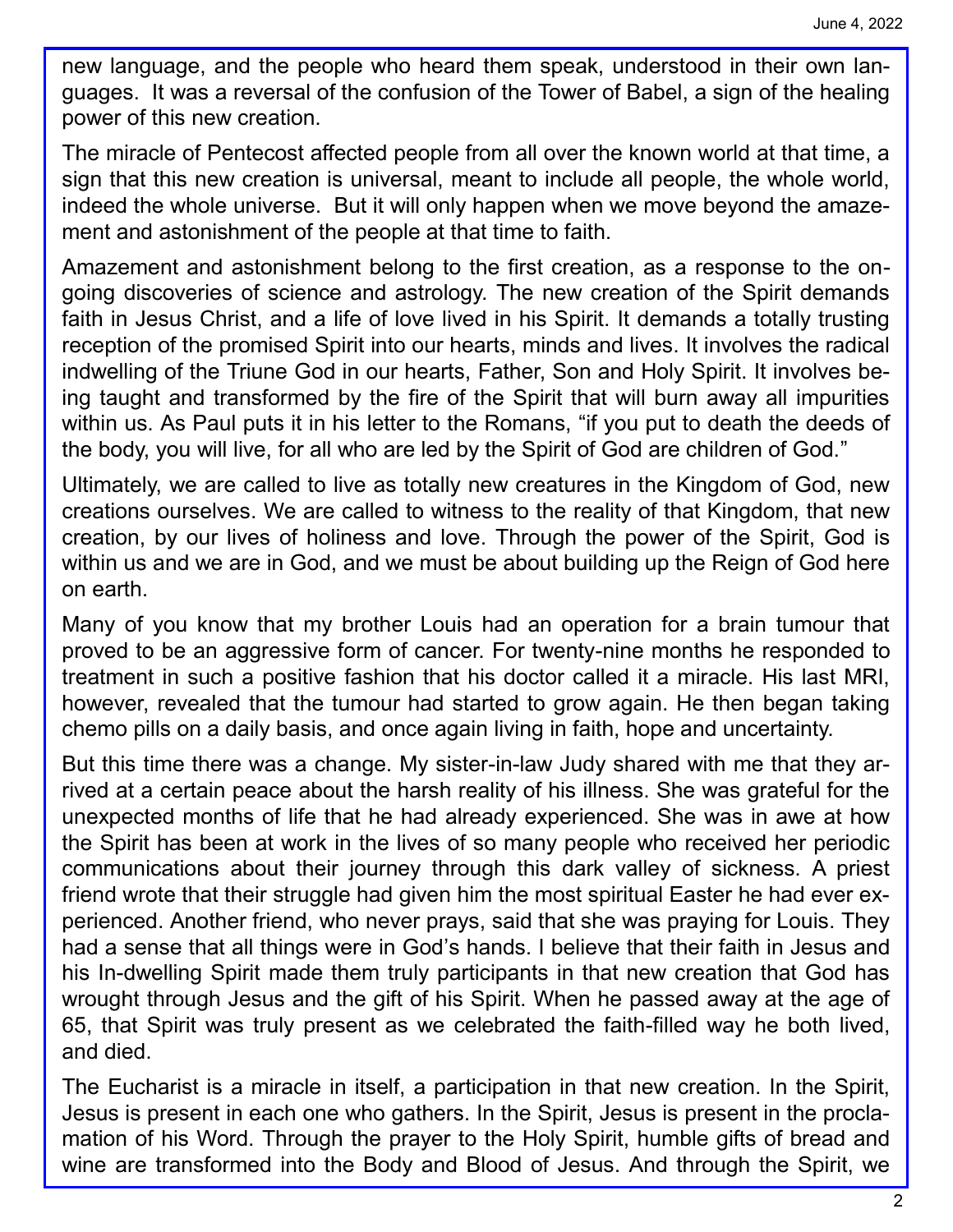who receive with humble faith and repentant hearts, are transformed into the Body of Christ ourselves, into a new creation, healed, forgiven and sent out to spread the Good News of this new creation.

So remember, Pentecost is all about participating in God's new creation through the Spirit. Alleluia. Come, Holy Spirit, fill the hearts of your faithful and kindle in them the fire of your love. Alleluia.

**Archbishop Emeritus Sylvain Lavoie, OMI**

# **EMPATHY FOR THE WORLD**

Jesus loved the world.

Here's how the Gospels describe Jesus' reaction towards the world that rejected him: As Jesus drew near to Jerusalem and saw the city, he wept over it saying: "If you, even you, had only recognized on this day the things that make for peace! But now they are hidden from your eyes." (see Luke 19:41-44)

esus sees what happens when people try to live without God, the mess, the pain, the heartbreak, and, far from rejoicing that the world isn't working, his heart aches with empathy: If only you could see what you're doing!

We are asked by our Christian faith to have a genuine love for the world. The world isn't our enemy. That can be hard to see and accept when in fact the world is often belligerent and arrogant in its attitude towards us, when it's angry with us, when it wrongly judges us, and when it scapegoats us.

Author Kathleen Norris suggests that we look at the world, when it opposes us, in the same way as we look at an angry 17-year-old girl dealing with her parents. At that moment of anger, her parents become a symbolic lightening rod (a safe place) for her to vent her anger and to scapegoat. But absorbing this is a function of adult loving. Good parents don't respond to the anger of an adolescent child by declaring her their enemy. They respond like Jesus did, by weeping over her.

Moreover, a genuine empathy for the world isn't just predicated on mature sympathy. Mature sympathy is itself predicated on better seeing the world for what it is. The 17 year-old adolescent standing belligerent and angry before her parents isn't a bad person, she's just not yet fully grown up.

That's true too for our world: It's not a bad place; it's just far from being a finished and mature one

**Ron Rolheiser, San Antonio, Texas**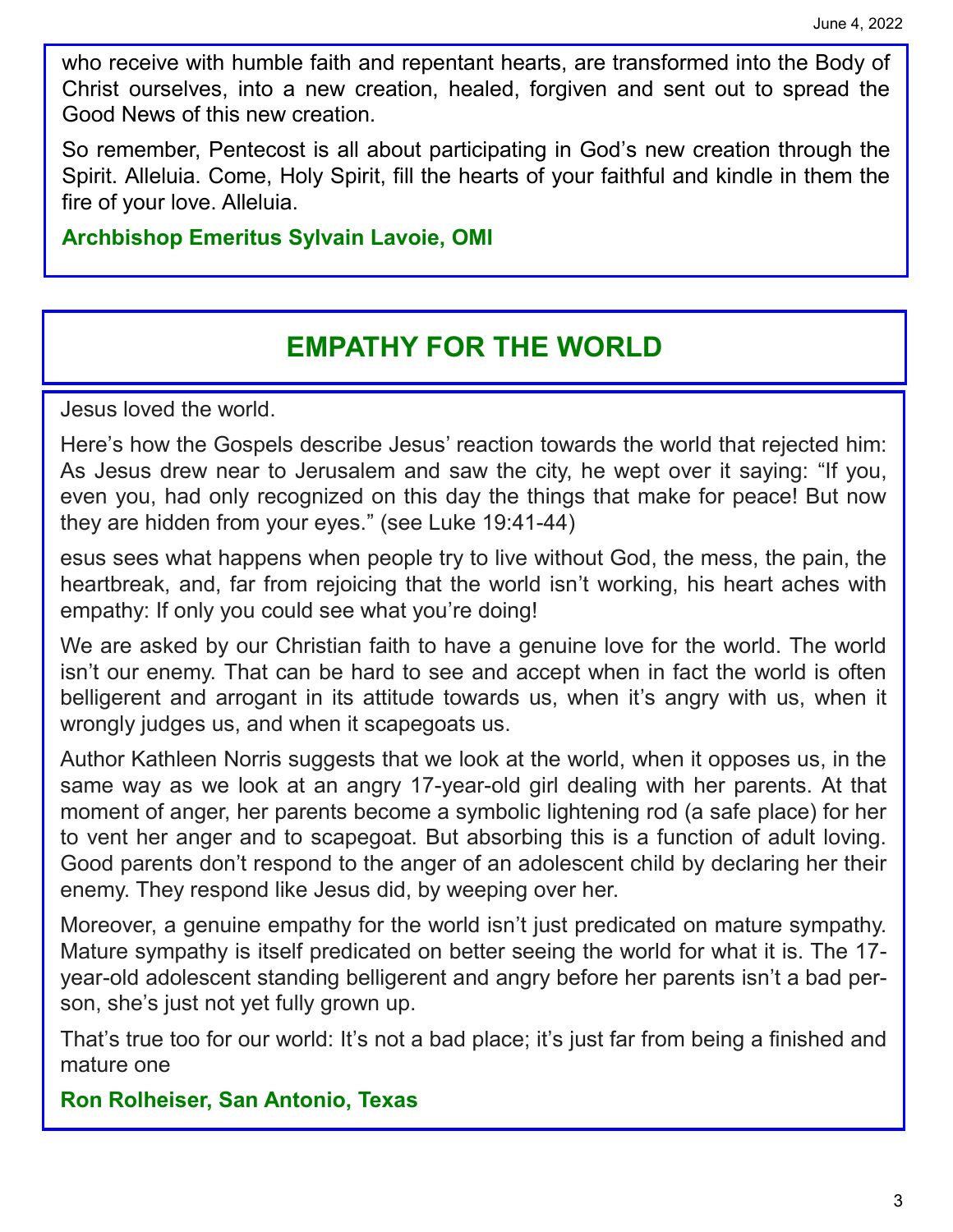# **PENTECOST HAPPENED AT A MEETING**

If you're someone who's at all concerned about community, family, church, justice, education, culture, or civic issues, you will, no doubt, find yourself at a lot of meetings.

There are an endless variety of issues that call for our participation in group discussion and community discernment: church issues, education issues, justice issues, moral issues, political issues, social issues, economic issues, and cultural issues. It's a bottomless well and all those meetings can seem like a huge waste of time and energy, a distraction to real work.

Moreover, at a point, we can't help wondering too: "Are all these meetings changing anything? Would life be any different (other than more leisured and pleasant) if we stopped having all these meetings?" It's easy to grow tired, discouraged, and cynical about all the meetings we're asked to attend.

But we should keep something in mind: Pentecost happened at a meeting! One of the central events that shaped Christian history and history in general, happened not to an individual off praying alone or to a monk on a mountain-top or to a solitary Buddha meditating under a tree. Pentecost happened at meeting, and it happened to a community, to a church congregation assembled for prayer, to a family of faith gathered to wait for God's guidance.

Moreover, it happened in a common room, a meeting room, in one of those humble, church basement type of rooms. It can be helpful to remember that. Our search for God should take us not just into private places of quiet and contemplation but, equally, into meeting rooms.

That can be helpful to keep in mind when we tire of meetings, despair of their effectiveness, or resent that they pull us away from important private endeavours. The fact that Pentecost happened at a meeting can also be helpful in keeping us focused on why we are going to all these meetings in the first place.

We need to go to continue to go to meetings, spending time together waiting for God, waiting for a new outflow of heavenly fire that will give us the courage, language, and power we need to make happen in the world what our faith and love envision

See you at the meeting!

**Ron Rolheiser, San Antonio, Texas**

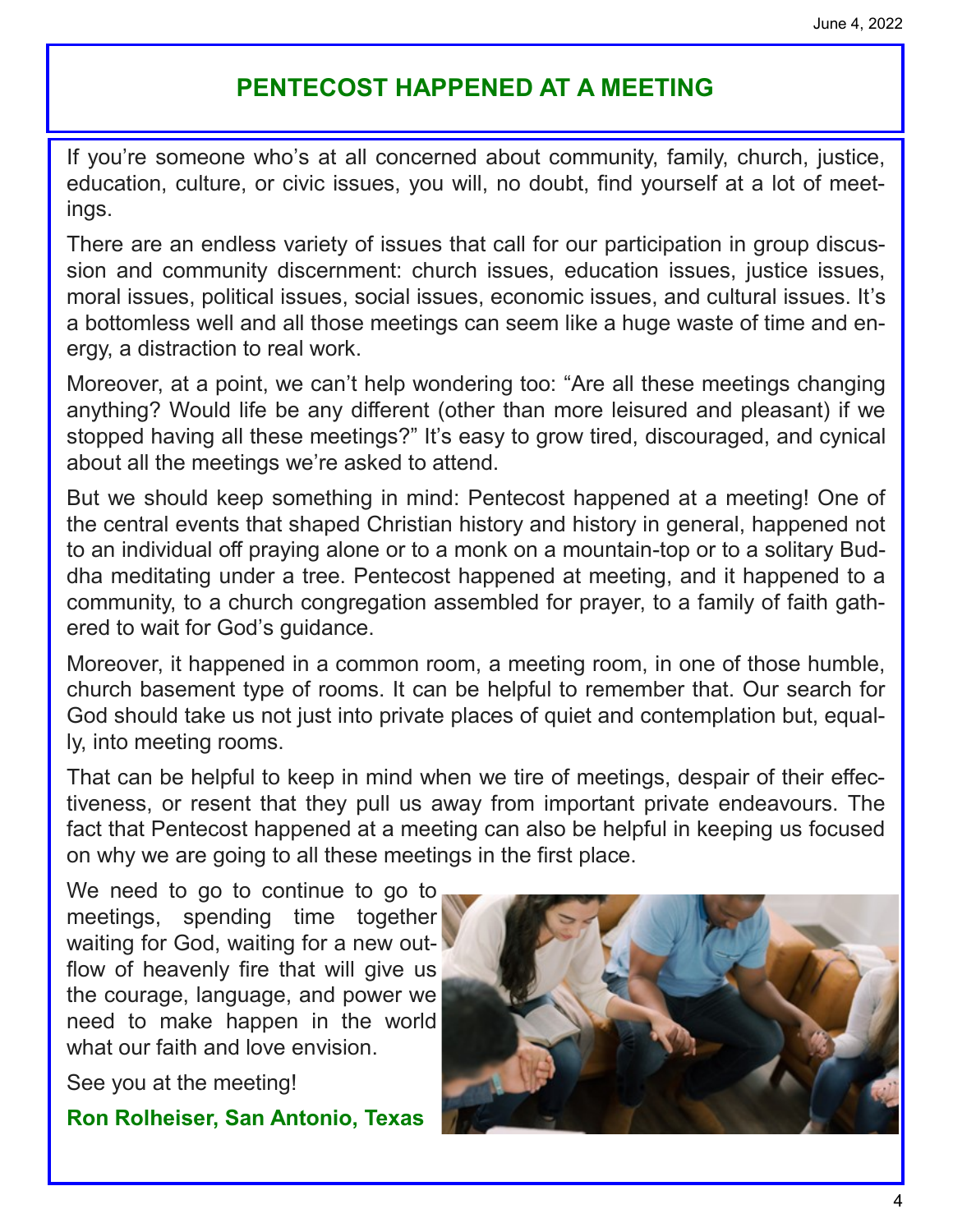# *READINGS FOR ASCENSION SUNDAY*

#### **FIRST READING**

## **A reading from the Acts of the Apostles (Acts 2.1-11)**

When the day of Pentecost had come, they were all together in one place. And suddenly from heaven there came a sound like the rush of a violent wind, and it filled the entire house where they were sitting. Divided tongues, as of fire, appeared among them, and a tongue rested on each of them. All of them were filled with the Holy Spirit and began to speak in other languages, as the Spirit gave them ability.

Now there were devout Jews from every nation under heaven living in Jerusalem. And at this sound the crowd gathered and was bewildered, because each one heard them speaking in their own language. Amazed and astonished, they asked, "Are not all these who are speaking Galileans? And how is it that we hear, each of us, in our own language? Parthians, Medes, Elamites, and residents of Mesopotamia, Judea and Cappadocia, Pontus and Asia, Phrygia and Pamphylia, Egypt and the parts of Libya belonging to Cyrene, and visitors from Rome, both Jews and converts, Cretans and Arabs — in our own languages we hear them speaking about God's deeds of power."

#### **Thanks be to God**.

#### **RESPONSORIAL PSALM (Psalm 104)**

#### **Response: Lord, send forth your Spirit, and renew the face of the earth.**

Bless the Lord, O my soul. O Lord my God, you are very great. O Lord, how manifold are your works! The earth is full of your creatures. R.

When you take away their breath, they die and return to their dust. When you send forth your spirit, they are created; and you renew the face of the earth. R.

May the glory of the Lord endure for-ever; may the Lord rejoice in his works. May my meditation be pleasing to him, for I rejoice in the Lord. R.

#### **SECOND READING**

**A reading from Paul's first letter to the Corinthians (1 Corinthians 12.3b-7, 12-13)**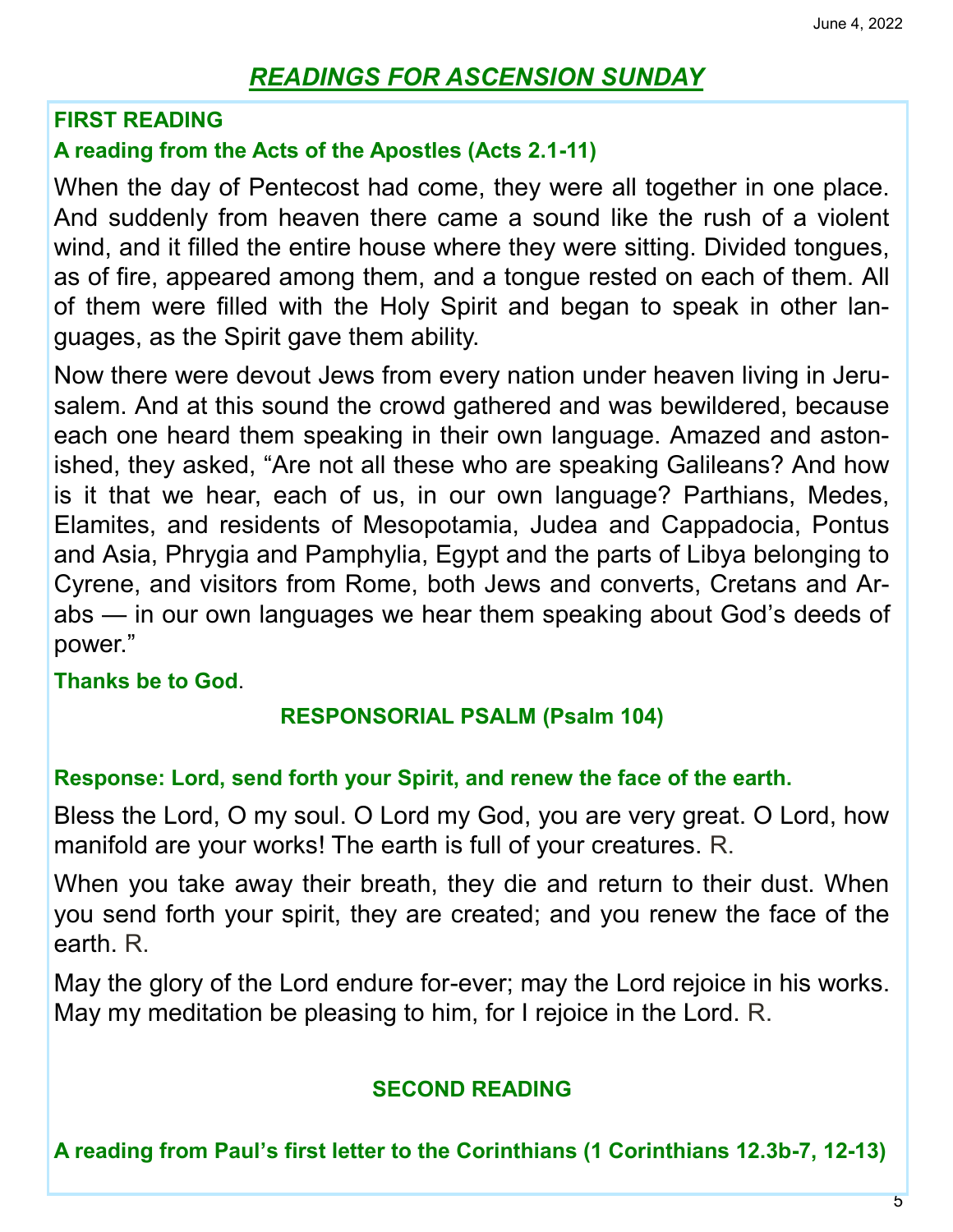Brothers and sisters: No one can say "Jesus is Lord" except by the Holy Spirit.

Now there are varieties of gifts, but the same Spirit; and there are varieties of services, but the same Lord; and there are varieties of activities, but it is the same God who activates all of them in everyone. To each is given the manifestation of the Spirit for the common good.

For just as the body is one and has many members, and all the members of the body, though many, are one body, so it is with Christ. For in the one Spirit we were all baptized into one body — Jews or Greeks, slaves or free — and we were all made to drink of one Spirit.

# **Thanks be to God**

#### **GOSPEL ACCLAMATION**

## **Alleluia. Alleluia.**

Come, Holy Spirit, fill the hearts of your faithful and kindle in them the fire of your love.

## **Alleluia.**

# **GOSPEL READING**

## **A reading from the Gospel according to John (John 20.19-23)**

It was evening on the day Jesus rose from the dead, the first day of the week, and the doors of the house where the disciples had met were locked for fear of the Jews. Jesus came and stood among them and said, "Peace be with you." After he said this, he showed them his hands and his side. Then the disciples rejoiced when they saw the Lord.

Jesus said to them again, "Peace be with you. As the Father has sent me, so I send you."

When he had said this, he breathed on them and said to them, "Receive the Holy Spirit. If you forgive the sins of any, they are forgiven them; if you retain the sins of any, they are retained."

# **The Gospel of the Lord. Praise to you, Lord Jesus Christ.**